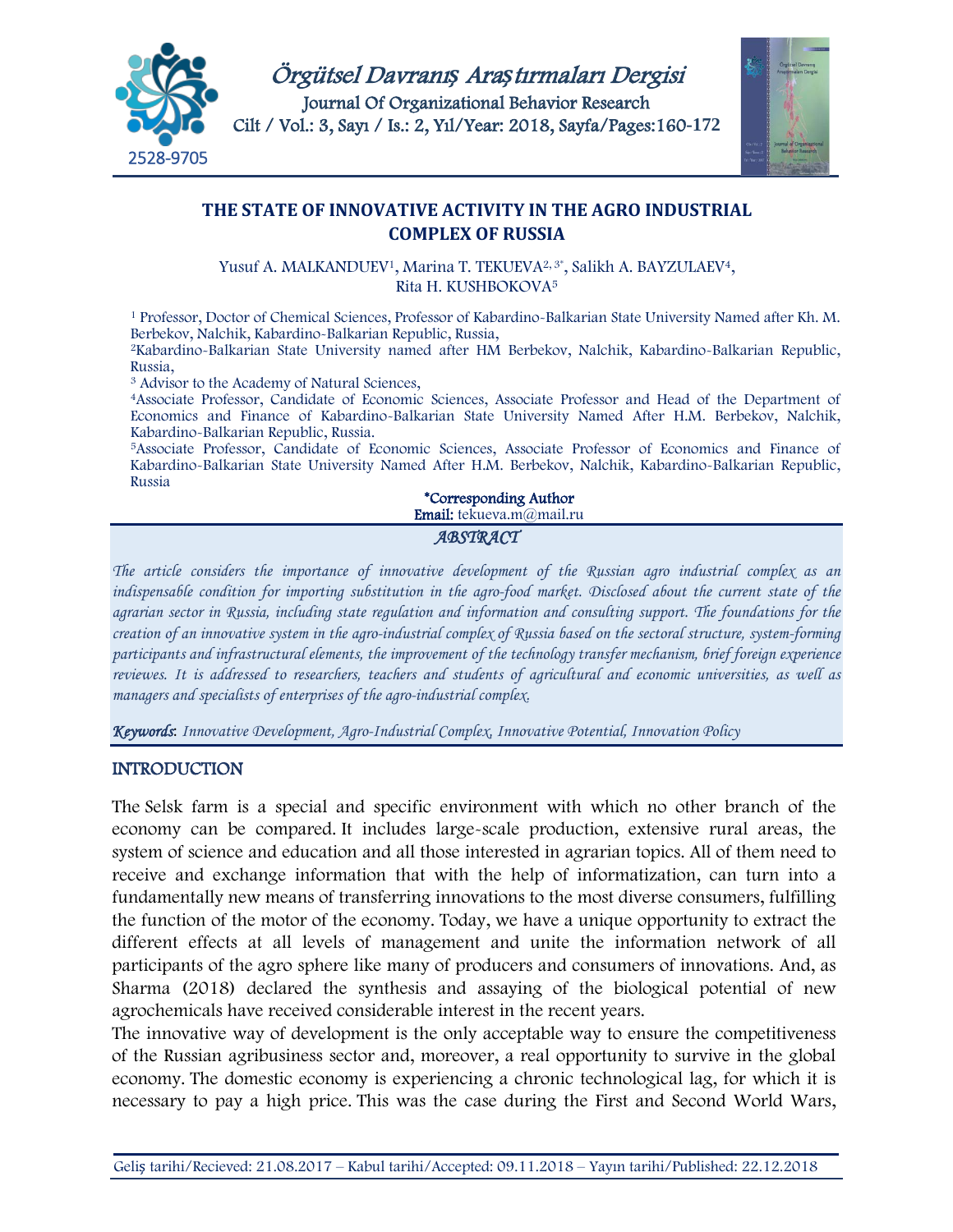when Russia paid the lives of its soldiers on the battle for supplied weapons and other goods by considering the outcome of these wars. And at the end, after the Victory, the country remained due to the allies.

Suvorov.et al., (2018) studied the electrochemical and electrostatic decomposition technologies as a means of improving the efficiency and safety of agricultural technologies. Technological gap in agriculture throws our farmers back in terms of yield Selhozkultkr crops and livestock productivity, which will inevitably affect the economy of the industry. Overcoming this lag is possible first of all due to the widespread use of various innovations in technology, management and production methods, processing and sale of products. The possibility fact in principle is evidenced by the experience of advanced agrarian enterprises successfully competing in world markets. And innovation and innovation serve as the means of overcoming the economic crisis.

### METHODS AND MATERIALS

During the research, methods such as analysis and synthesis were used. The materials of the research are chosen according to the studies of well-known economic scientists of different countries of the world and statistical data.

### Main part

The factors influencing the innovative development, according to the nature of the impact on this process, are divided into restrictive (restraining innovative development) and expansionary (stimulating innovation process). Factors that stimulate the innovative development of the agro industrial complex include: the availability of natural resources, significant scientific and educational potential, a capacious domestic food market, the ability to produce environmentally safe natural food and the transition to a market-based mode of management. The factors are hampering the development of innovations in the agroindustrial complex include: the shrinking of the domestic demand for food, the reduction of state support for the agricultural sector and the state financing of scientific and technical programs, high interest rates on loans, the lack of innovative infrastructure, the financial difficulties of organizations, AIC in the field of innovative management (LV Grishaeva, 2008).

As restrictive factors, it is necessary to note the departmental disunity and weakening of the scientific potential of agrarian science. In particular, the domestic agrarian science is characterized by: a high degree of complexity of the organizational structure and departmental disunity (more than 20 ministries and department participates in solving problems of the agro-industrial complex), the diversity of forms of scientific, technical and innovative activity; significant share in scientific research of problems that have a regional, sectoral, inter-sectoral character; a long duration of research of some problems of agroindustrial complex in the field of innovative management. The innovative factors in the agro industrial complex are influenced by the factors shown in Figure 1.

Analyzing the possibilities of determining the potential for innovative growth and development, among the strengths of today's state of innovative development of the agro industrial complex can be identified: political stability in Russia, providing opportunities for coordination, targeted agrarian policy; the availability of innovative capacity and the number of others: existing scientific institutions, world-renowned scientific schools, the system of

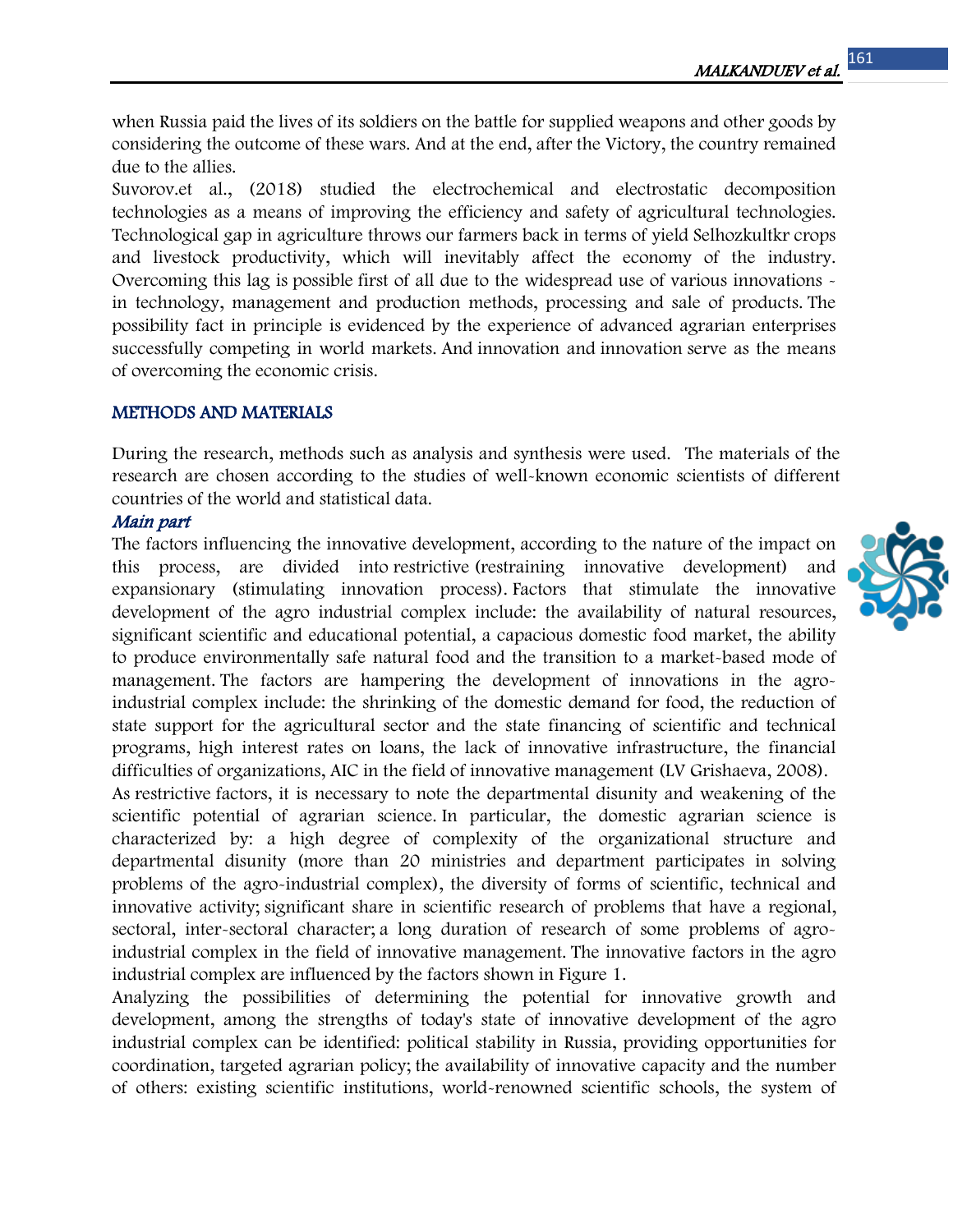GNU, BSD and the use of open codes;

vocational training and retraining of personnel; implementation of a policy of information openness and intensive development of the Internet communication system , including the implemented state program for providing Internet access for rural schools; availability of industrial centers with a developed infrastructure production on the basis of which in the shortest possible time, perspective technical and technological solutions for the agro sphere can be based ; favorable overall ecological situation, which determines the high potential attractiveness of the village as a zone of ecologically clean production of food products, recreation.

#### Negative trends include:

1) legal - the absence of a federal regulatory framework that regulates the processes of innovative development in the agro industrial complex (a law on innovation policy in the agro-industrial complex is needed); large "White spots" of agrarian and civil law, which, on the one hand, do not regulate many processes in agriculture, on the other there are needs both in the law and in the creation of targeted departmental programs that stimulate the introduction of innovations;

2) information - lack of a single information space of agro innovations and insufficient integration of potential consumers in it; low information culture of the bulk agricultural producers ; archaic organization of the information space, extremely limited use of online tools, lack of unified and public databases, expert systems; deep dependence on priority software products, weak interest of agribusiness and agrarian science structures in the development of new software tools, including interaction with movements grouped around FSP, other groups supporting the principles of licenses of



Figure 1. Factors influencing innovative development in the agro-industrial complex (Golubev, 2015)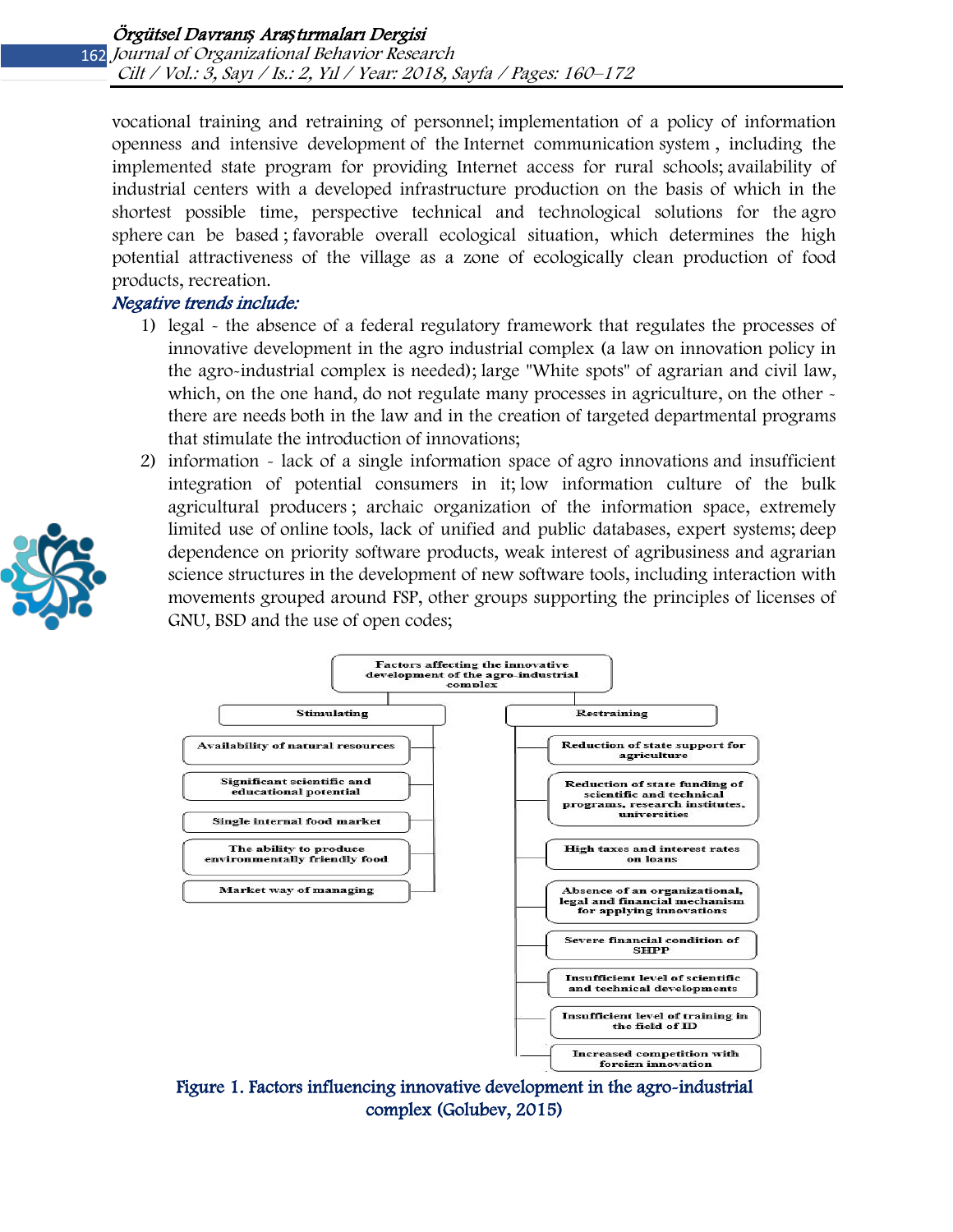- 3) organizational increasing the gap between science and production due to their organizational disunity; "Consumer" orientation of investment in the social sphere of the agro industrial complex, oriented to "patching holes", rather than on development, not related to the comprehension of prospects, the implementation of tasks of mobilizing the capabilities of the regions, the use of competitive advantages; insufficient efficiency of the existing structure of production with a small share of production with high added value; lack of innovative ideology as a whole; significant differences in the socio-economic potential of municipalities; disunity between the scientific research institutes of the agro-industrial complex and university science, the extremely low participation of the universities, which are the leading agents of innovation activity worldwide, in the processes of introduction of innovations in the agro-industrial complex;
- 4) technological increasing lagging behind the standards of developed countries in technology, infrastructure development, which reduces the competitiveness of products produced by the agro-industrial complex; low technical equipment in agriculture, inefficient employment in rural areas;
- 5) Infrastructural the decline of the infrastructure that existed in the Soviet period to support innovation activities with the slow creation of new forms (mechanisms for providing scientific institutions with materials, resources, and supporting for international relations); underdevelopment of the innovation transfer infrastructure, their implementation, performance monitoring;
- 6) financial lack of incentives for the implementation of scientific-
- 7) technical and innovation activities and low innovative activity of organizations; Low demand for innovation from business; creating a situation in which scientific research and development is not needed by the country's economy; the predominance of investors' orientation towards the primary investment of resources in short-term, noninnovative projects of organizations, which creates a real threat of the loss of innovative opportunities in the economic system of the agro-industrial complex; low level of salaries for scientists and specialists; Inadequate understanding by all participants of the process of the financial aspects of the commercialization of innovations; underdevelopment of the market of technological innovations; staffing lack of innovators; insufficient general level of education in rural areas.

All mentioned problems are summed up in the inconsistency of innovation process in the agro industrial complex in the structure of modern agriculture in Russia, which has its own specifics, (Golubev, 2015) , features of agricultural production (IG Ushacheva et al., 1990) , (Concept of the development of agrarian science and scientific support of the agroindustrial complex of the Russian Federation for the period up to 2025 since 2007) : the multiplicity of types of agricultural products and products of its processing, a significant difference in the technologies of their cultivation and production; significant dependence of production technologies in agriculture on the emerging natural and weather conditions; (MTTekueva et al., 2017), a large difference in the production period for certain types of agricultural products and products of its processing; high degree of territorial disunity of agricultural production and significant difference of individual regions in terms of

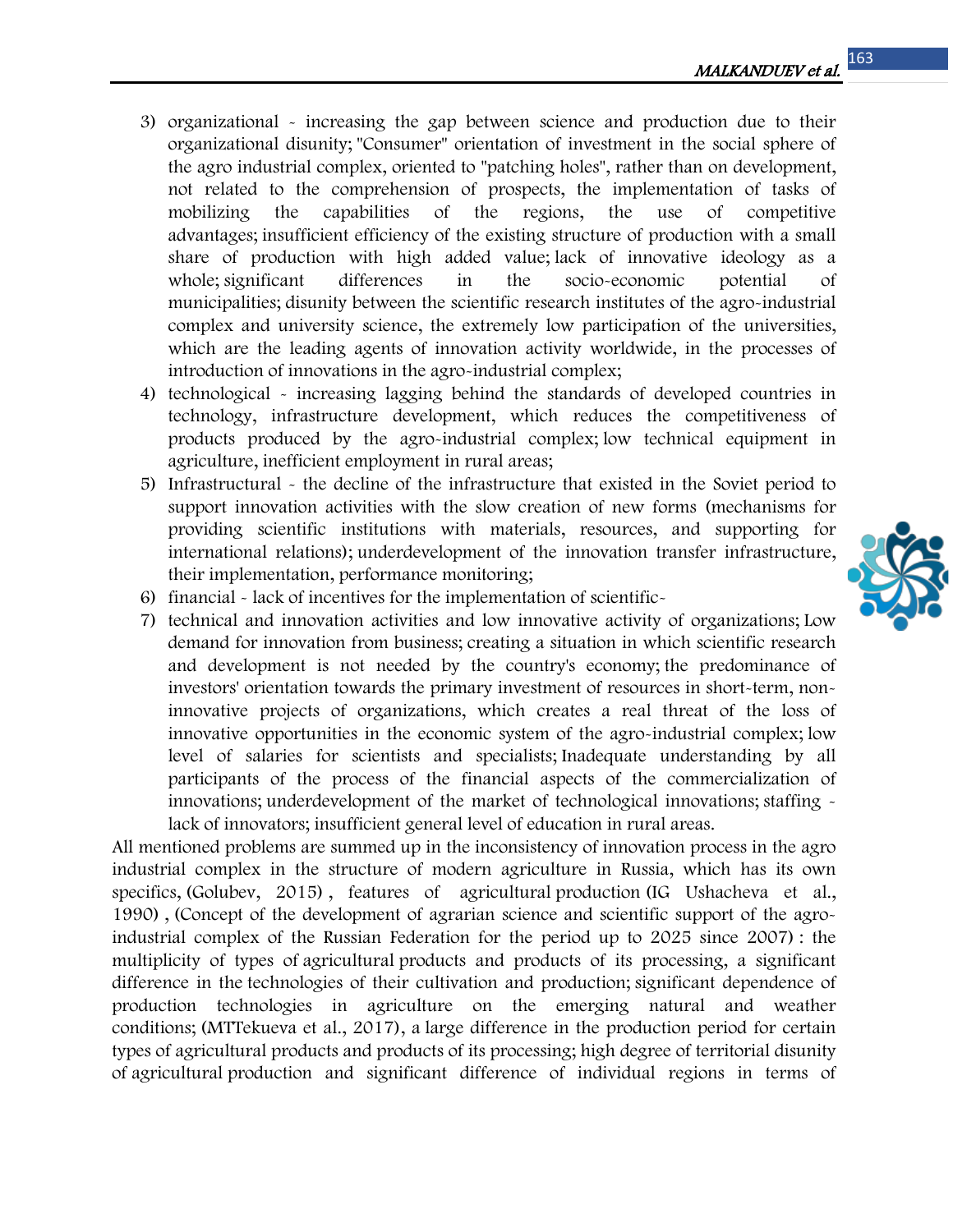production; different social level of agricultural workers, requiring much more attention to train and raise their skills and organization of postgraduate education.

They can be presented in the form of a pyramid of problems of innovative development, the narrowest place of which is the promotion of innovations in production (figure 2) (Golubev, 2015).

The model of the innovative development of the agro-industrial complex in the most general form (figure 3) (Golubev, 2015) is represented by the production of a demanded innovative product of research institutes, universities, other established manufacturers of scientific products, as well as best practices, a system for selecting innovations and transferring them to agricultural production.



Figure 3. Model of the system of innovative development of the agro industrial complex

Each of the links has their special weak points. In particular, the biggest problem of modern agrarian science and production is a weak coincidence of the interests of the producer and consumer of innovations. In addition, we can highlight the specific problems of innovators of the agro industrial complex:

- Research institute problems lack of skills, managerial personnel in the field of commercialization of intellectual resources; the lack of demand for scientific developments that are in demand abroad; the work of the SRI on itself, a weak influx of young forces into science; problems remain that the existing system of scientific support for new market conditions and the multifaceted nature of agriculture do not correspond;
- Problems of higher educational institutions of the agricultural profile are the complexity of the output of innovative products to the domestic and foreign markets; banal low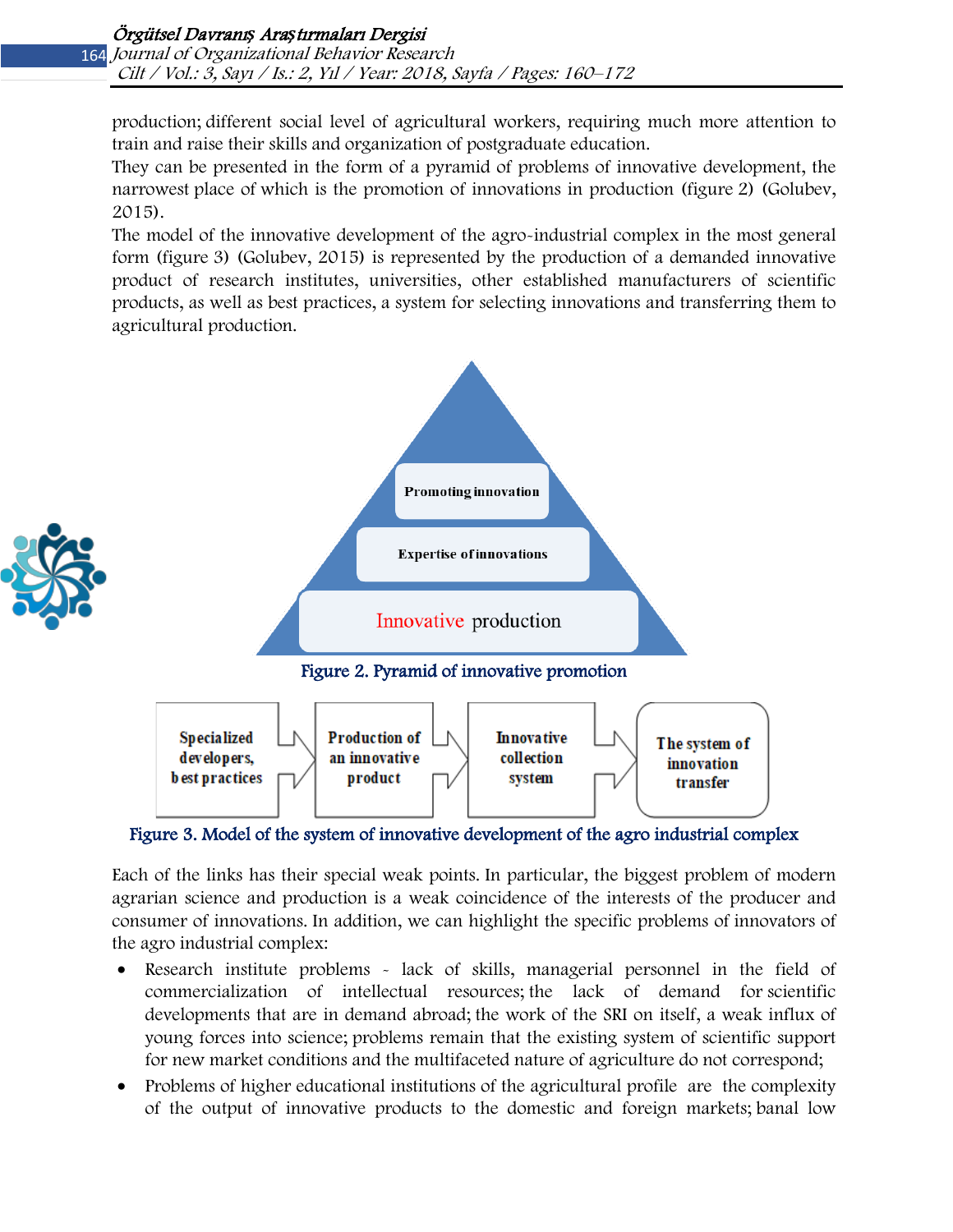financial support of scientific works; low pay of scientists-developers (ten times lower than that of Western colleagues); the outflow of young scientists (the lack of a state motivational mechanism for securing promising young scientists in higher education), the lack of coordination of research in higher education institutions, and a weak material and technical base. So are the global technologies that support the transfer of production (although, to a lesser extent, than the scientific research institute);

• Problems of best practice  $\sim$  the lack of a mechanism for replicating innovations, the PR of the unique methods and forms of production created by the enterprises of the agroindustrial complex themselves, which make a better possible function and develop effectively.

The most characteristic features of innovative development are: the multiplicity of forms and relationships of agricultural producers with innovative formations; the isolation of the majority of agricultural producers at all levels - from organizations that produce scientific and technical products, to enterprises that implement it; lack of a clear and scientifically sound organizational and economic mechanism for transferring scientific achievements to production and, as a consequence, a significant backwardness of the industry in the development of innovations in the APP.

Agricultural production is characterized by specific innovations. In terms of the subject and scope of application in the agro-industrial complex, there are four types of innovations: selection and genetic; technical, technological and production; organizational, managerial and economic; social and environmental.

Obviously, the first type of innovation (breeding - genetic) is inherent only in the agriculture. The new varieties and hybrids of agricultural lands are new breeds, types of animals and crossbreeds of poultry, plants and animals resistant to diseases, pests and unfavorable environmental factors (AP Berdashkevich, GK Safaraliev, 2003).

The risk of financing scientific and production results, the risk of a temporary gap between costs and results and the uncertainty of the demand for innovative products do not interest private investors to invest in the development of agriculture. This situation is aggravated by specific factors to agriculture, such as increased capital intensity of renewal material and technical base, limited own sources of accumulation to achieve a qualitatively new level of organization and technology, and also traditional backwardness in agriculture (Golubev, 2015).

Nevertheless, the course of the innovation process in the agro industrial complex of Russia can be characterized as extensive, i.e. sluggish. Although in the pre-reform period there was a certain tendency to increase the efficiency of land use and increase production of agricultural products.

The indicators of productivity (technological efficiency of agricultural production): the yield of agricultural crops and the productivity of animals are an evident productive indicator of the course of the innovation process.

An analysis of these data showed that the gross output of agriculture in comparable prices as a cumulative index of technological efficiency over the pre-reform years in the growth has naturally grown which was the result of the intensification of production on the basis of scientific and technological progress.

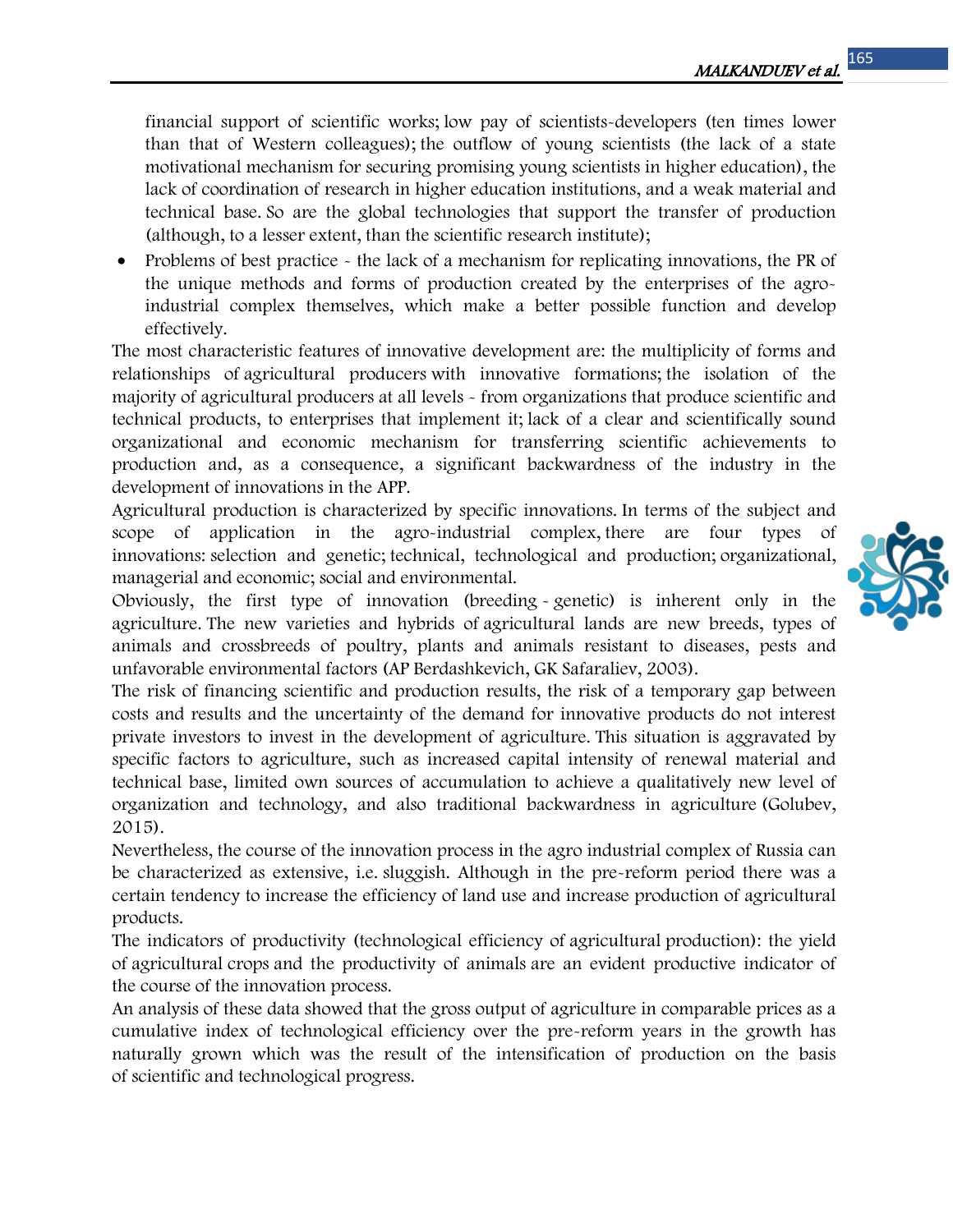Agrarian reform has stimulated the search for new organizational structures that ensure accelerated development and adoption of innovations. By the end of the twentieth century, 37 techno-parks, 7 agro techno parks, 120 research and production systems and other innovative formations were formed in the agro-industrial complex of Russia (IRMikitaeva, MTTekueva, 2015; Golubev, 2015).

However, in the future, the absence of measures of state protectionism, massive bankruptcy of farms and unclaimed production of scientific developments led to the curtailment of the created innovation infrastructure in the agro-industrial complex. Moreover, in 55 regional management bodies of the agro-industrial complex even the services ensuring the development of scientific and technological progress, innovation and information activities, propagation of scientific achievements and best practices were abolished. As a consequence, the management of scientific and technical policy in these regions has become an unsystematic one (the Concept for the Development of Agrarian Science and Scientific Support of the Agro-Industrial Complex of the Russian Federation until 2025 since 2007).

The financing of the regional agencies of the AIC for the development of the results of scientific and technical activities and the implementation of innovative programs were completely discontinued.

At present, the flow of foreign technologies in Russia suppresses the development of the national innovation policy and creates a real danger in the form of dependence on foreign developments. The agrarian sector of the Russian economy still has an unfavorable situation, including in the scientific and technical sphere, which is explained by low investment opportunities for agricultural producers to activate innovative activities.

Development and innovations mastering are constrained by the following problems: low profitability of production; reduction and aging of the machine and tractor fleet (MTP), simplification of technologies; low level of prices for agricultural products, limited sales of products, inaccessibility of the bank loans, high payable accounts; poor adaptation of agricultural machinery enterprises to market conditions; problems of demographic character and staffing; high bank rates for loans of the agribusiness; the disruption of communication with scientific agricultural organizations ; lack of information infrastructure.

A sharp rise in prices for agricultural machinery led to the depreciation of the depreciation fund, and the insolvency of agricultural producers caused a decline in demand for machinery. The sharp rise in prices for industrial resources (fuel, lubricants, electricity) caused an increase in the cost of mechanized work by 30-45% or more, insufficient public investment in research and development, small funds to stimulate development, inadequate legal protection and also slow down the development and implementation of innovative projects.

Currently, the key problem in the development of enterprises and branches of the agro industrial complex is not the low level of material (federal and regional) support, how many ineffective use of allocated funds, the low level of qualifications of specialists who make and implement decisions on production development, extreme limitations in the scope of innovation.

Financing of Russian science as the main generator of innovation for many years remains at the level of 1% of GDP, the EU spends almost 2%, the USA - more than 2.5, Japan - more than

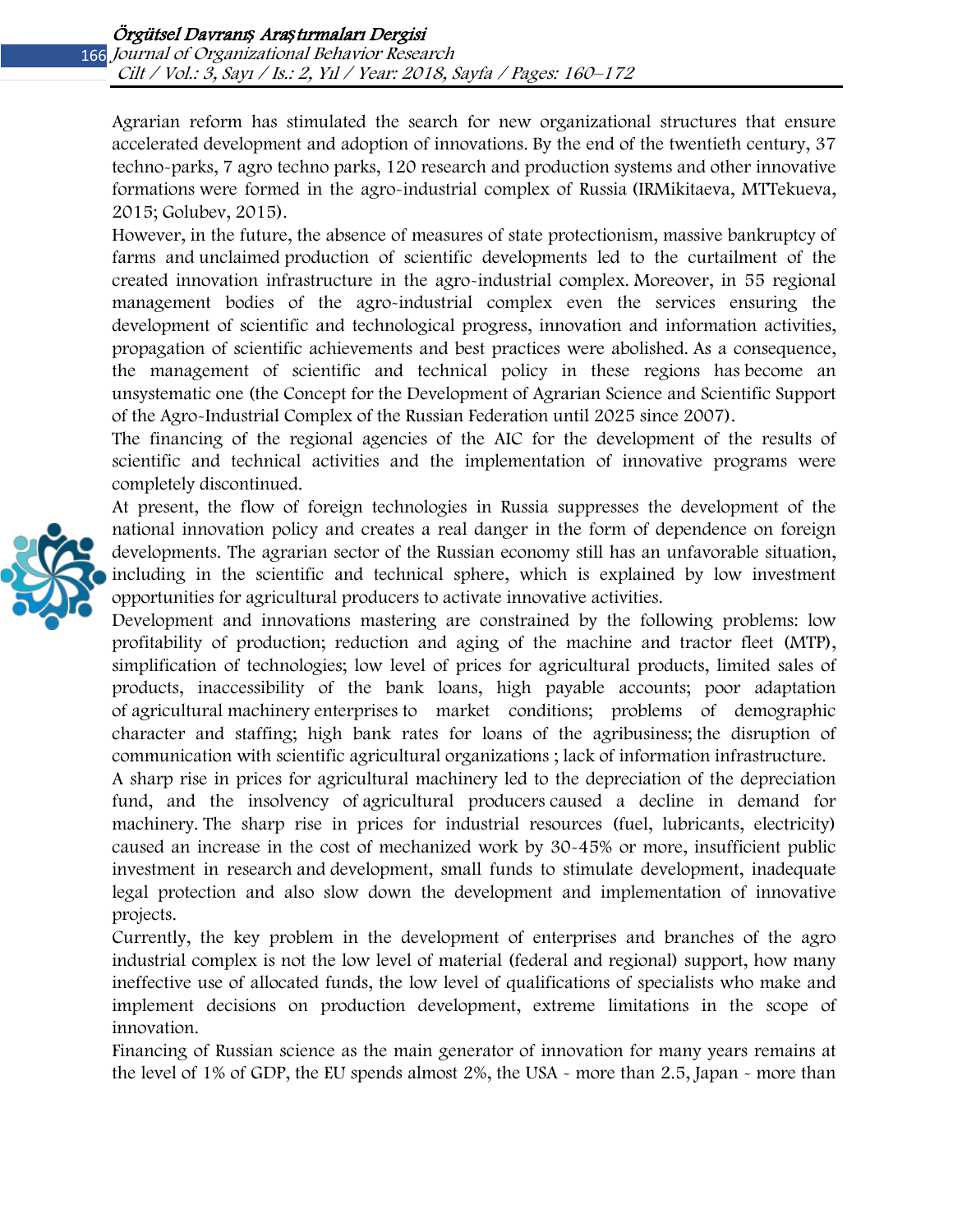3, Finland - 3.5%. If these relations do not change, it will be difficult to solve the tasks that are set for the agro-industrial complex.

The presented data show that the volume of financing of scientific research and its real growth are insignificant and do not correspond to the innovative model of economic development (Golubev, 2015). The spending dynamics on science is not correlated with the strategic priority of building an innovation system by developing fundamental and applied science, supporting large scientific and technical projects and promising technologies, creating incentives for innovation.

The most unfavorable impact on the development of the innovation process in the agroindustrial complex is the low level of effective demand for scientific and technical products. The lack of own funds in the most agricultural producers, accompanied by limited budget sources of financing and the practical inability to obtain borrowed funds for innovation, does not allow them to develop new technologies (Golubev, 2015).

The weak link in the formation of the innovative market of agribusiness is the study of the demand for innovation. When selecting innovative projects, their economic expertise is not carried out, development efficiency indicators are not calculated, and schemes for promoting the results obtained in production are not worked out. Every year, up to 40-50% of completed scientific and technical developments remain unclaimed, which is a consequence of the lack of an effective organizational and economic mechanism for managing innovation activity in a market that encourages the developer to create innovative projects, and the consumer to use them.

The difficulty in conducting a detailed analysis of the current state of innovation in the agricultural sector of the agro industrial complex is due to the lack of accounting for this type of activity in such quantities and indicators as is done in industry. In particular, agricultural and processing enterprises do not keep records of innovations being mastered. There is no similar accounting in the scientific and technical sphere (RF, 1998).

It is established that the decrease in the volume of production of agricultural products is directly connected with the fall of the technical equipment of agricultural producers. This factor mainly affects the sharp decline in arable land in circulation, compared to 1990 it decreased by 35 million hectares. ICC in agricultural organizations has decreased (the load on the machine operating in agribusiness, increased over the past 10 years, 2-3 times), up to 80% of the cars have exhausted their service life and require increased by 30-50% the cost of maintaining it in working condition (Golubev, 2015) (IRMikitaeva, MTTekueva, AVTemiraeva, 2015). A high degree of wear and tear of the equipment leads to the fact that 20% of its presence does not participate in field work. Therefore, simplified technologies are applied, optimal terms of work are violated, 25-30% of grain, 40-45% of potatoes and vegetables, and up to 30% of sugar in harvested beets lost. A sharp decline in the purchasing power of agricultural producers led to a crisis in the domestic agricultural machinery industry, which repeatedly reduced the production of all types of machinery and equipment. The reliability of new agricultural machinery in the last decade has decreased by 1.5-2 times. The repair and maintenance base of the agro-industrial complex is losing its technological level and moving away from agriculture. More than 50% of its capacity has changed the profile of its specialization.

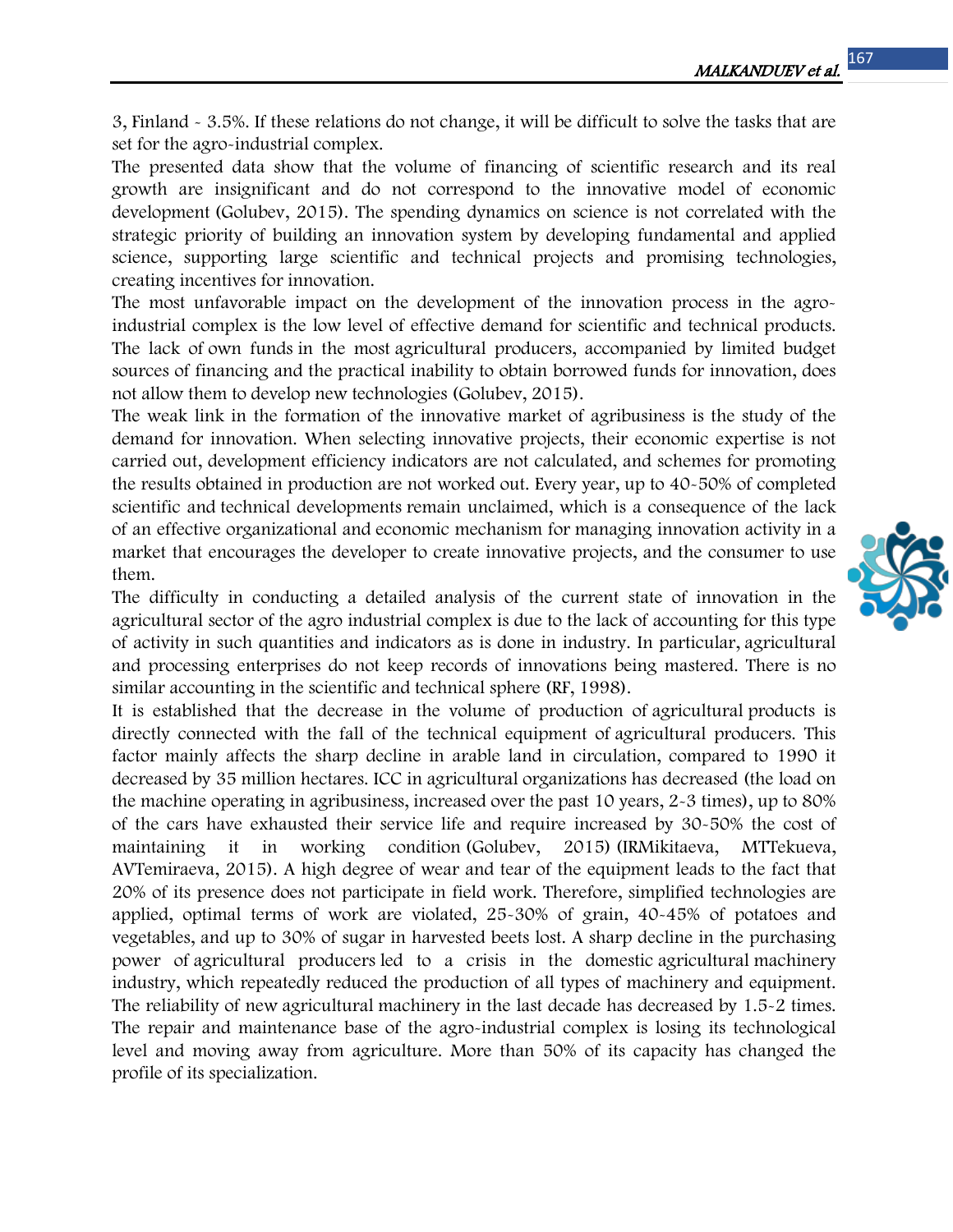The paradox of technical and technological backwardness of agricultural production in the case of strong agricultural science in the country is explained not only by the lack of funds for farmers to upgrade the ICC, but also by the extremely weak integration of research activities not fully focused on the creation and use of modern technologies, the formation of a technology policy and the lack of conducting network of NTP achievements introduction in agricultural production. The overwhelming majority of scientific developments settle in different kinds of reports and recommendations, not reaching directly to agricultural producers.

In industrialized and agricultural countries, up to 85% of GDP growth, including in agriculture, is formed due to new knowledge being realized in science-intensive technologies. The added value per agricultural worker in our country at the beginning of the century was \$ 2037. In the United States, it was \$ 623,000, in the United Kingdom it was 19, and in Germany \$ 14,000. Thus, in Russia this figure ranged from seven to ten times lesser than in developed countries.

The dependency of agriculture on foreign countries in the scientific and technological respect is growing. For example, the share of foreign varieties in the total sowing of vegetable crops is 90%, sugar beet - 82, corn - 60%. About half of the purchases of pedigree cattle are foreign purchases. According to agricultural machinery, this figure is about 70%. And in order not to turn our enterprises into assembly shops of agricultural machinery from import components, we must pay the closest attention to education and science and to the introduction of the results of their activities in production.

There are 55 agricultural universities in the country, which produce an average of about 100,000 specialists a year. In the framework of integration processes, it is necessary to form innovative educational and scientific production structures, agrarian and technological parks, and demonstration sites for science-intensive agricultural technologies (Golubev, 2015).

It is important to create a favorable legal environment for the commercialization of research results both for universities and for research institutes to establish new businesses and innovative business - structures.

Agrarian science currently has sufficient potential, capable of ensuring the implementation in the agricultural sector of an active innovative policy. In this regard, there is a need to take urgent measures to increase the efficiency of the use of the scientific and technological potential of the industry.

In recent years, despite the rather difficult economic situation of the AIC and its enterprises, the innovative processes in the industry have gradually become more active. This is especially true for the group of the most advanced agricultural enterprises of the country, which are actively developing in the production of innovations, while the absolute majority of enterprises implementing scientific achievements achieve significant improvements in production and economic indicators. First of all, it is clearly visible on the example of the yield of agricultural crops and productivity in livestock. Comparison of the indicators with the average data for the whole country shows a significant difference, which reaches 2-3-4-fold levels. In addition, if in the advanced farms there is a tendency to increase such indicators, then on average for all other enterprises they decrease.

The domestic experience of using the results of  $R \& D$  by agricultural producers shows that the current trend in the development of innovative processes in agriculture should be assessed as

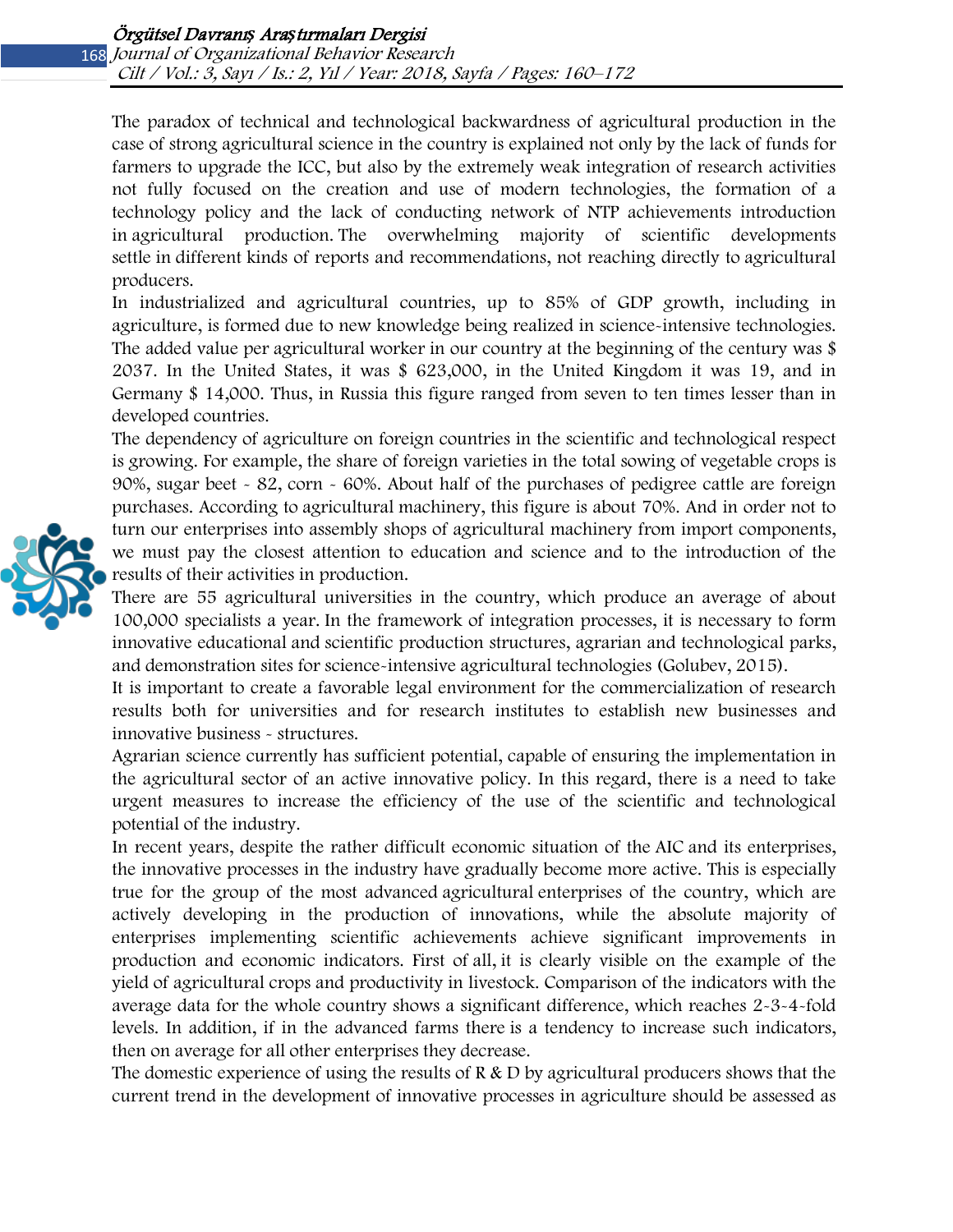highly contradictory. On the one hand, agrarian science has been successfully operating in recent years, despite serious economic difficulties and produces a significant amount of highquality scientific products, advanced farms and also while overcoming the negative situation (usually external character) organizes the development of innovations (Golubev, 2015). At the same time, unfortunately, this does not happen in the agrarian and industrial complex. The current economic situation, a sharp decline in effective demand for scientific, technical and science-intensive products led to a reverse trend and a delay in the development of the innovation process.

All problems associated with the practical use of achievements and agricultural producers are forced to solve the most independency in the absence of effective assistance from the state. Therefore, the innovative potential of the agro industrial complex is used within a few percent (for comparison: this figure in the US exceeds 50%).

The main purpose of the state innovation policy during this period should be, on the one hand, to preserve, to the maximum extent, the accumulated scientific and technical potential and, on the other, to develop the necessary infrastructure and develop mechanisms that stimulate the development of the innovation process.

To create and replicate innovation, not only developed science, production (capable of perceiving its achievements) and the consumer of its products are needed, but also incentives encourage people to create and introduce innovative acts (financial means, favorable social conditions, etc.), depending on level of development of the society and its orientation to the scientific and technical progress (Golubev, 2015). If this orientation is positive, then innovation forms an innovative system that includes all the components of the structure of the innovation process: large companies that are able to invest significant funds in the development of research and development, bring their results to mass production, upgrade equipment, etc.; small innovative business with specific forms of its financing (risk capital), service organizations; the state with its legislative base, scientific and technical policy aimed at regulating and stimulating the innovation process using legal, economic, organizational means; the market of new technologies, providing the innovative system with feedback and demand for innovative products.

Innovative development adequate to the forthcoming scales and tasks of scientific and technical transformation of agricultural production is possible if there is a properly organized and effectively functioning innovative system of the agro-industrial complex (Golubev, 2015), representing a set of interacting organizations participating in the process of creating and developing innovations with resource and institutional support for innovative process in the agrarian sphere.

Its system-forming principle is the reproduction of agro innovations and the mastering in the mass practice of more advanced methods of agricultural production, which in their totality determine the innovative development of agriculture. The latter, in turn, presupposes the existence of a set of interrelated support measures, the task of which is to create favorable conditions for the passage of all stages of scientific and technical renovation of production.

The provision of innovative development of the agro industrial complex consists of two blocks: resource and institutional (Figure 4) (IV Kurtsev, 1978).

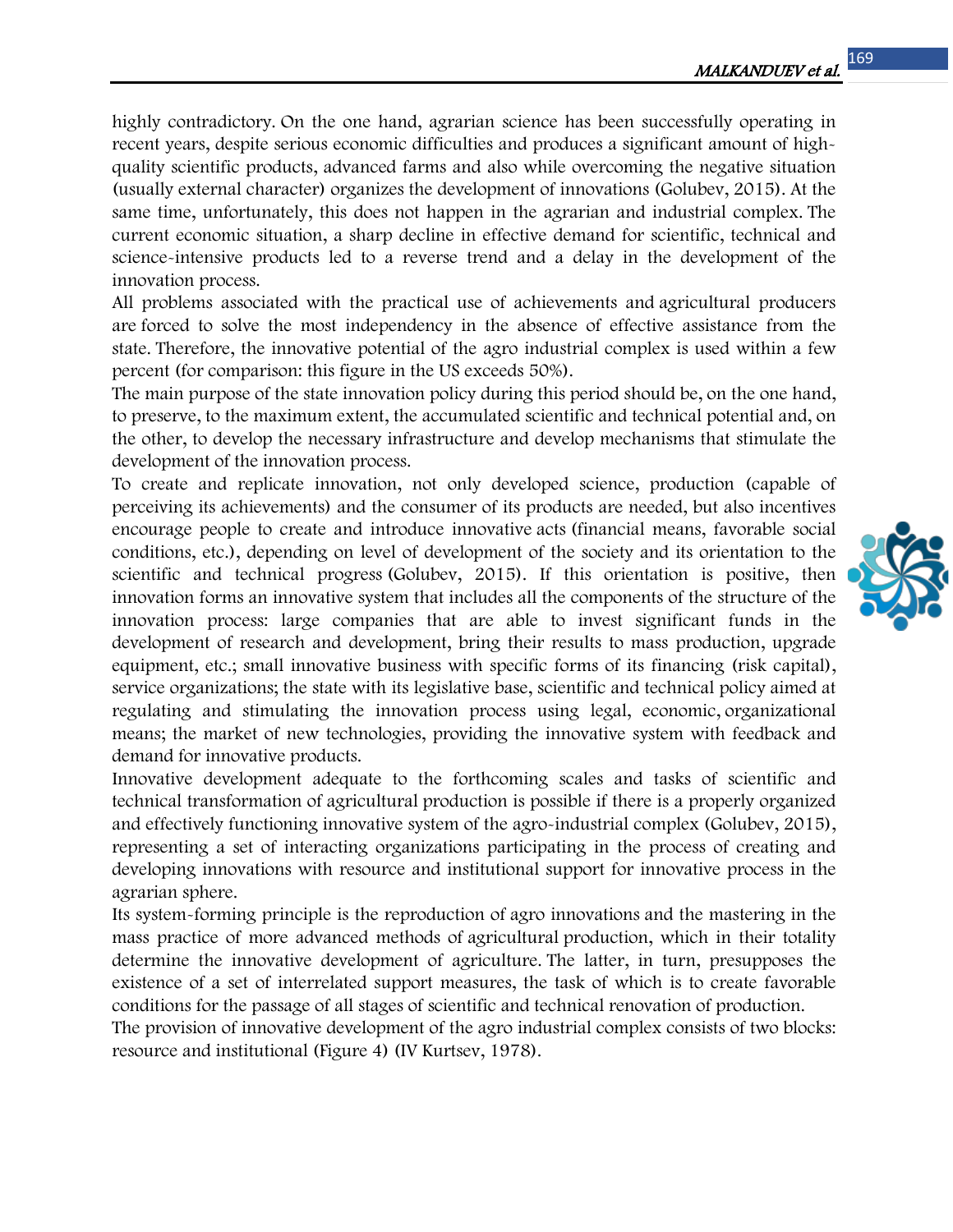The essence of the innovation system can be described as an integral set of interacting social institutions and organizations that make the transformation of scientific knowledge into new types of competitive products and services in order to ensure social and economic growth. The main elements of the innovation systems are:

subsystem of generation of scientific and technical knowledge (scientific organizations, universities, small innovative enterprises, individual developers);

a subsystem of increasing the perception of innovation; subsystem of innovation transfer;

subsystem of application and use of scientific and technical knowledge (sphere of innovative activity);

subsystem of support and dissemination of innovations (state support for innovation, innovation infrastructure, venture capital, etc.).



Figure 4. Providing innovative development of agro-industrial complex (Golubev, 2015)

The main conditions for the creation of an efficiently functioning innovation system in the Russian Federation should be (VF Fedorenko, DS Bucklagin, EL Aronov, 2007): the stability of the system of public management of R & D; formation of effective state innovation policy, its legal and resource support.

The solution of this task assumes: development and adoption of a long-term strategy of innovative development of the country and its regions; legislative support of scientific, innovative and educational activities; guaranteed state funding of scientific and innovative activities in priority areas; assistance in the inflow of capital into the innovation sphere; participation of science, industry and business in innovation policy; interaction between the center and the regions in the process of developing and implementing innovative policies.

The problems of financing scientific and innovative activities deserve special attention.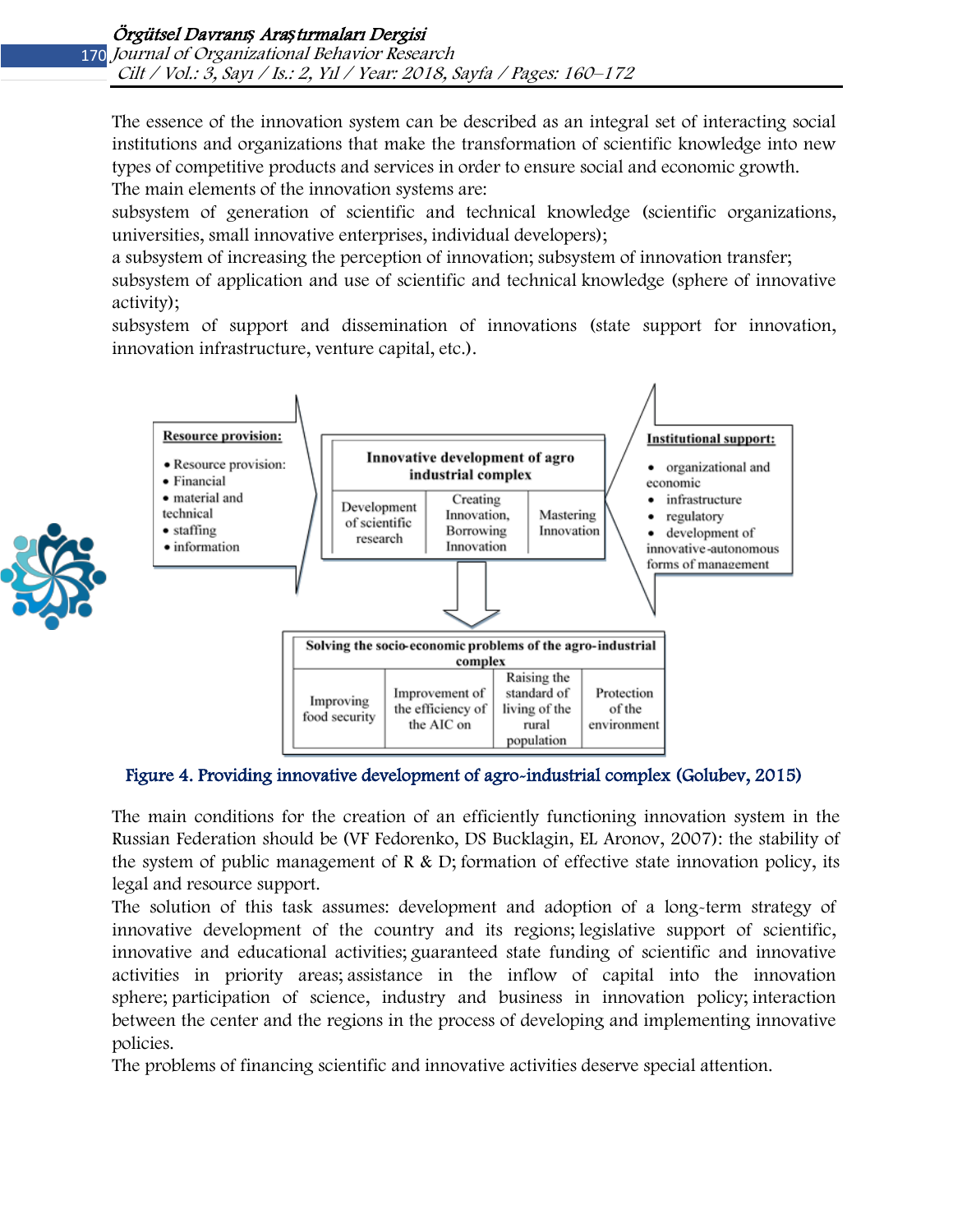### **CONCLUSION**

In order to transform the existing scientific and technical potential in the country into an efficient factor of economic development, it is necessary to move on a policy of integrated support of the innovation process.

At the same time, the first priority is the creation of favorable financial, economic and legal conditions for the formation of the domestic innovation system. Otherwise, in the very near future, Russia's scientific, technical and innovative potential will be virtually lost.

Special attention is required to involve direct agricultural producers in the active innovative activity. So far, the requirements for strengthening the innovative character of the development of the agro-industrial complex and the activities developed in the administrative structures that are being formed in the bodies of state power at the federal and regional levels do not penetrate the production sphere. The managers and specialists of the farms remain aloof from the innovative strategy of development proclaimed by the leaders of various ranks. Often they do not know what is done by the leaders. The strategic course is poorly supported at the farm level by financial, material and technical resources and by measures of organizational and economic security. The main task of developing the innovative system of the agro industrial complex is to ensure the innovation process, primarily in the economic chain, with the integrated implementation of all necessary measures.

### Summary

Based on the conducted research, you can make the following entries. At the regional level, it is advisable to pass laws of the subjects of the Russian Federation on innovative development and develop appropriate sectoral programs that can be supported from the federal budget following the results of open tenders. At the same time, it is necessary to create the basic elements of the system of innovative development of the agro-industrial complex - regional ICS, demonstration sites, agro techno parks, etc.

The system of innovative development of the industry should be supported at the municipal level, where administrative and organizational support is provided to the specific enterprises and individual projects.

In general, the interaction of government authorities at all levels with agricultural enterprises, subject to the creation of an institutional environment, should constitute the construction of a sustainable functioning of the domestic agro-industrial complex on an innovative basis.

The main result of the implementation of these measures should be the mass use of advanced technologies and large-scale business participation in the practical development of innovations.

Thus, innovative development is the basis for import substitution, which allows Russia to withstand in the conditions of global competition and ensure the food security of our state.

## ACKNOWLEDGEMENTS

Authors thanks T. Golubev. The material of his monograph was the basis of the article. Work is executed at financial support of the project No. 17-02-00483.